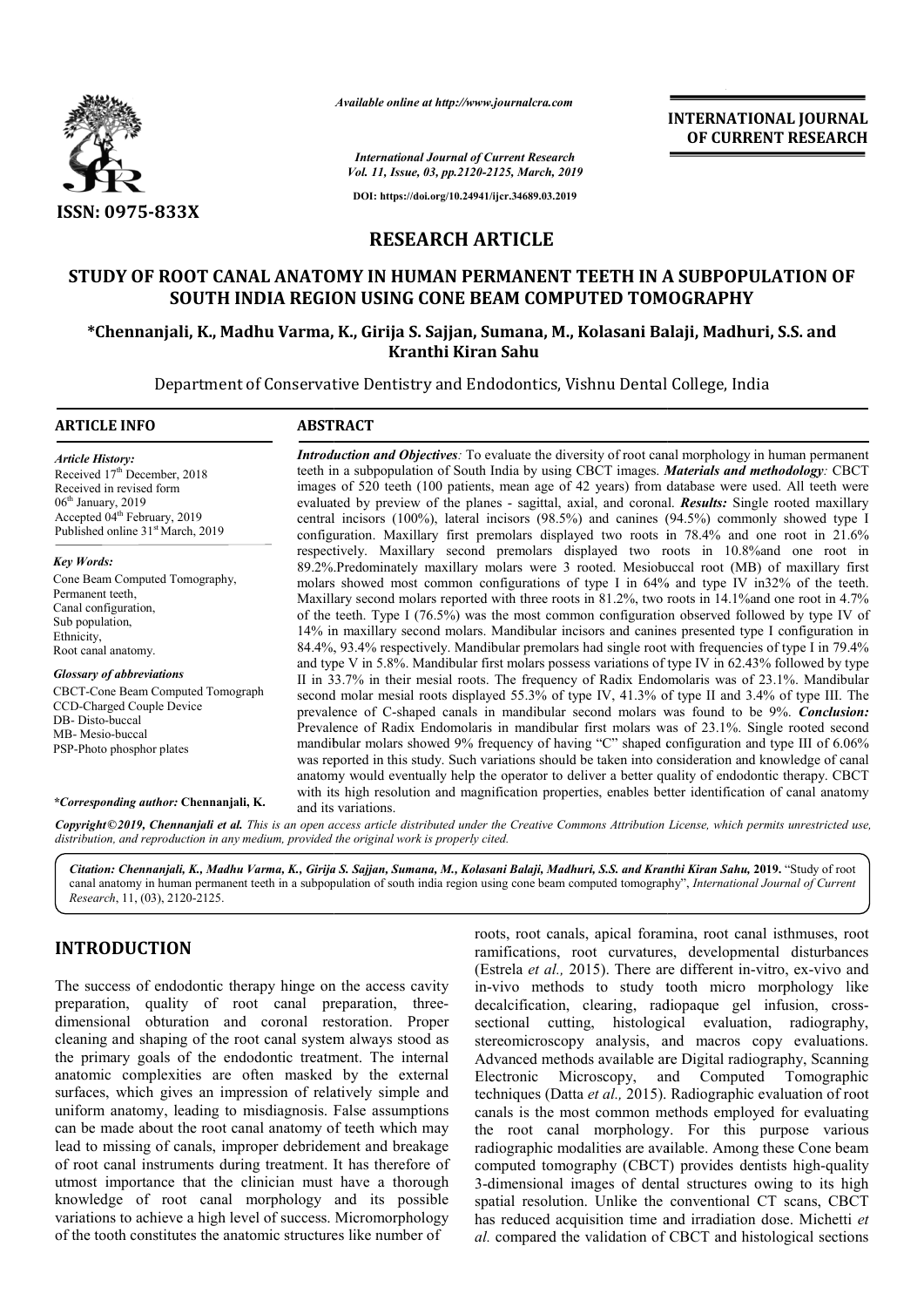and found a strong correlation between them in exploring the canal anatomy (Michetti *et al.,* 2010). Evaluation of CBCT images always resulted in a greater number of root canal systems identification than evaluations of Digital radiography using PSP or CCD images (Matherne *et al.,* 2008). Kajana *et al*. (2018) compared the accuracy of CBCT in revealing the number and form of the root canals of different maxillary and mandibular teeth with clearing and staining method and reported strong correlation between them. CBCT is therefore recommended for improving the clinician's knowledge of the root canal morphology, which will undoubtedly result in more successful endodontic treatments (Kajana *et al*., 2018). Also the available literature supports that racial and genetic factors have their influences on the root canal morphology, thereby necessitating its knowledge among different races. The Indian population is generally considered to be an amalgamation of several ethnic groups with significant characteristics of Caucasian, Mongoloid, and Negroid races, which is generally referred to as the Dravidian group.<sup>6</sup>There were limited reports on the root canal morphology assessment using CBCT. Therefore, this study was designed to evaluate the diversity of root canal morphology in human permanent teeth in a subpopulation of South India by using CBCT images.

# **MATERIALS AND METHODS**

A retrospective study was planned with CBCT images of 520 teeth of 100 patients with mean age of 42 years were taken from data base of Department of Radiology with time span of 16 months (March 2017 to June 2018). These scans were taken for different diagnostic purposes. Intact teeth with matured apex were included in the study. Teeth with endodontic treatment, with post or crowns, calcified canals, internal or external root resorptions, and those undergoing for orthodontic treatment, and with developmental disorders were excluded from the study. The scans were sourced from SCANORA 3D(SORDEX, Tuusula, Finland)CBCT machine thickness 0.100mm,FOV 61×41mm, Voxel 85 μm, Tube voltage was 90kVp, Tube current was 10ma, Exposure time was 6.1 sec with a scanning time of 10sec (608 projections).Images were examined using the ONDEMAND 3D software (Cybermed Inc.USA). The frequency of the number of roots, root canals, canal configuration and apical foramina in all teeth was evaluated by the previewing all the three planes i.e sagittal, axial, and coronal. Navigation followed the coronal to apical direction, as well as the apical to coronal direction in axial sections individually for each root .All CBCT images were assessed by two examiners (one Endodontist and one Radiologist) and concluded after discussing with a third examiner.

Each tooth was assessed for

- 1. Number of roots
- 2. Number of canals
- 3. Canal configuration according to Vertucci classification.
- 4. Descriptive statistics were presented by means of frequency distribution and cross-tabulation.

### **RESULTS**

*Number and morphology of roots:* Maxillary central incisors displayed single root in 98.5% and two roots in 1.5% of the teeth. All maxillary laterals and canines had only one root.

Maxillary first premolars displayed two roots in 78.4% and one root in 21.6% of the teeth. Maxillary second premolars displayed two roots in 10.8%and one root 89.2% of the teeth. Maxillary first molar reported the most common configuration of 3 roots in 96% and 2 roots in 4%.Second molars had three roots in 81.2%, two roots in 14.1%and one root in 4.7% of the teeth. All mandibular centrals, laterals and canines had one root. Mandibular first premolars had one root in 97% and two roots in a 3% frequencies. Mandibular second premolars had one root in 96.7% and two roots in a 3.3% frequencies. Mandibular first molars had two roots in 76.9% and three in 23.1% of teeth. Mandibular second molars had two roots in 84.9%, one root in 15.1%.

*Number of canals and configuration:* Maxillary centrals had one canal in 98.5% and 2 canals in 1.5% with type I canal configuration. Maxillary laterals had one canal and type I in 98.5% and type IV in 1.5%. Maxillary canines revealed predominately type I in 94.5% followed by frequency of 2.75% in both type III and type IV. Maxillary first premolars with two roots had displayed type I canal anatomy. Singlerooted premolar had 50% type II frequency followed by type I and type III. Second premolars with type I configuration was 82% followed by 9.8% intype II and 4.8% intype IV. In maxillary first molars with three roots, MB (Mesiobuccal root) showed different configurations. The most common was type I with 64% and type IV with 32%.Type I was predominantly observed in two rooted first molars. Three rooted Maxillary second molars showed type I of 76.5%, type II of 14.1%, type IV of 6.7% and type III of 2.7%.

*Mandibular teeth:* Mandibular central and lateral incisors had type I configuration in 84.4% followed by type II in 10.4%. In canines type I was the most common with 93.4%, other configurations observed were type II and III. Mandibular first premolars had single root with type I in 82.3%, type II in 8.8%, type V in 6%, and type III in 2.9% of the teeth. Second premolars showed predominately type I configuration. Mandibular first molars had the most common anatomy of 2 roots and mesial roots having 2 canals. The configurations of type IV in 62.5%, type II in 33.7% and type V in 3.8% were reported in mesial roots of first molars. Distal roots had type I in 67%, type II in 18%with some roots showing frequency of 7.5% in both type IV and V. Frequency of Radix Endomolaris was of 23.1%. Second molar mesial roots displayed 55.3% of type IV, 41.3% of type II and 3.4% of type III. Single-rooted mandibular second molars showed 9% frequency of having "C" shaped configuration and type III with 6.06%.

# **DISCUSSION**

A successful endodontic treatment necessitates complete cleaning and sealing of the root canal system.<sup>7</sup>So having knowledge about the canal configuration of the teeth is mandatory for the clinician. Each patient must be judiciously analysed for the anatomic, ethnic and genetic features. However, the distribution and frequency of the number of roots, root canals and canal type in the studies of anatomy varies depending on the sample size, the methodology used, knowledge of the tooth age, and the aspects associated with ethnic factors of the population (Estrela *et al.,* 2015). Silva EJNL *et al.* (2013) analysed root canal morphology of mandibular molars by using CBCT and mentioned the diversity of ethnic community in Brazilian population, which derives of important genetic contributions from four continental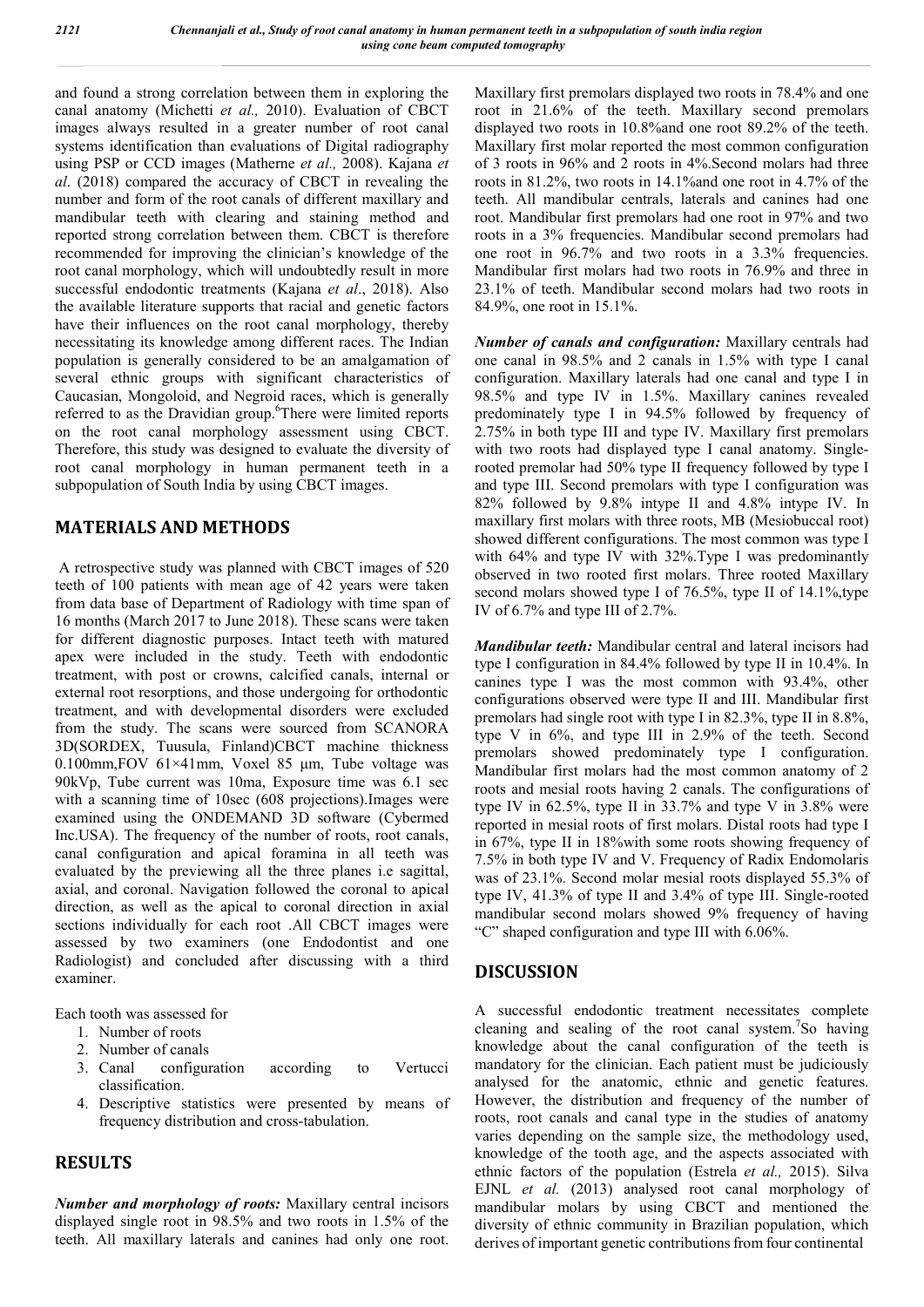| <b>Maxillary</b> | Frequency of number of roots |      |     |      | <b>Frequency of canals</b> |      |     |  |  |  |
|------------------|------------------------------|------|-----|------|----------------------------|------|-----|--|--|--|
| <b>TOOTH</b>     |                              |      |     |      |                            |      |     |  |  |  |
| Central incisor  | 98.5                         | 1.5  |     | 98.5 | 1.5                        |      |     |  |  |  |
| Lateral incisor  | 100                          |      |     | 98.5 | 15                         |      |     |  |  |  |
| Canine           | 100                          |      |     | 97.5 | 2.75                       |      |     |  |  |  |
| First premolar   | 21.6                         | 78.4 |     | 10.8 | 89.2                       |      |     |  |  |  |
| Second premolar  | 89.2                         | 10.8 |     | 75.1 | 24.9                       |      |     |  |  |  |
| First molar      |                              |      | 96  |      | 4                          | 64   | 32  |  |  |  |
| Second molar     | 4.7                          | 14.1 | 812 |      | 18.8                       | 76.5 | 4.7 |  |  |  |

**Table 1. Frequency of number of roots and canals in maxillary teeth (%)**

**Table 2. Frequency of number of roots and canals in mandibular teeth (%)**

| <b>Mandibular</b> | <b>Frequency of number of roots</b> | <b>Frequency of canals</b> |      |      |      |      |      |
|-------------------|-------------------------------------|----------------------------|------|------|------|------|------|
| <b>TOOTH</b>      |                                     |                            |      |      |      |      |      |
| Central incisor   | 100                                 |                            |      | 84.4 | 15.6 |      |      |
| Lateral incisor   | 100                                 |                            |      | 84.4 | 15.6 |      |      |
| Canine            | 100                                 |                            |      | 96.7 | 3.3  |      |      |
| First premolar    | 97                                  |                            |      | 88.2 | 11.8 |      |      |
| Second premolar   | 96.7                                | 3.3                        |      | 96.7 | 3.3  |      |      |
| First molar       |                                     | 76.9                       | 23.1 |      | 6.6  | 63.7 | 29.7 |
| Second molar      | 151                                 | 84.9                       |      | Q    | 18.1 | 72.9 |      |

**Table 3. Canal configuration of maxillary teeth**

| <b>Maxillary Tooth</b> | Root              | <b>Type I</b> | $\mathbf{H}$   | Ш    | IV    | $\mathbf{V}$ | VI | VП | <b>VIII</b> | IX | <b>Additional</b> |
|------------------------|-------------------|---------------|----------------|------|-------|--------------|----|----|-------------|----|-------------------|
| Central                |                   | 100           |                |      |       |              |    |    |             |    |                   |
| Lateral                |                   | 98.5          |                |      | 1.5   |              |    |    |             |    |                   |
| Canine                 |                   | 94.5          |                | 2.75 | 2.755 |              |    |    |             |    |                   |
| First<br>premolar      | Single<br>Two     | 79.4<br>100   | 10             | 4    |       | 6.6          |    |    |             |    |                   |
| Second premolar        |                   | 82            | 9.8            | 3.4  | 4.8   |              |    |    |             |    |                   |
| First Molar            | <b>MB</b><br>DB/P | 64<br>100     | $\overline{4}$ |      | 32    |              |    |    |             |    |                   |
| Second Molar           | MB<br>DB/P        | 76.5<br>100   | 14.1           | 2.7  | 6.7   |              |    |    |             |    |                   |

**Table 4. Canal configuration of mandibular teeth**

| <b>Mandibular Tooth</b> | <b>Root</b> | <b>Type I</b> | П    | Ш    | IV   | v   | VI | VII | <b>VIII</b> | IX | <b>Additional</b> |
|-------------------------|-------------|---------------|------|------|------|-----|----|-----|-------------|----|-------------------|
| Central                 |             | 84.4          | 10.4 | 5.2  |      |     |    |     |             |    |                   |
| Lateral                 |             | 84.4          | 10.4 |      | 5.2  |     |    |     |             |    |                   |
| Canine                  |             | 93.4          | 3.3  | 3.3  |      |     |    |     |             |    |                   |
| First premolar          |             | 82.3          | 8.8  | 2.9  |      | 6   |    |     |             |    |                   |
| Second premolar         |             | 100           |      |      |      |     |    |     |             |    |                   |
| <b>First Molar</b>      | M           |               | 33.7 |      | 62.5 | 3.8 |    |     |             |    |                   |
|                         | D           | 67            | 18   |      | 7.5  | 7.5 |    |     |             |    |                   |
| Second Molar            | M           |               | 41.3 | 3.4  | 55.3 |     |    |     |             |    |                   |
|                         | D           | 96.3          | 0.7  | 3    |      |     |    |     |             |    |                   |
| Second molar            | Single      |               |      | 6.06 |      |     |    |     |             |    | 9 "C"<br>shape    |



**Fig. 1. DICOM images are displayed in 3 orthogonal planes (sagittal, axial, and coronal) and further reconstructed in 3D volumetric set**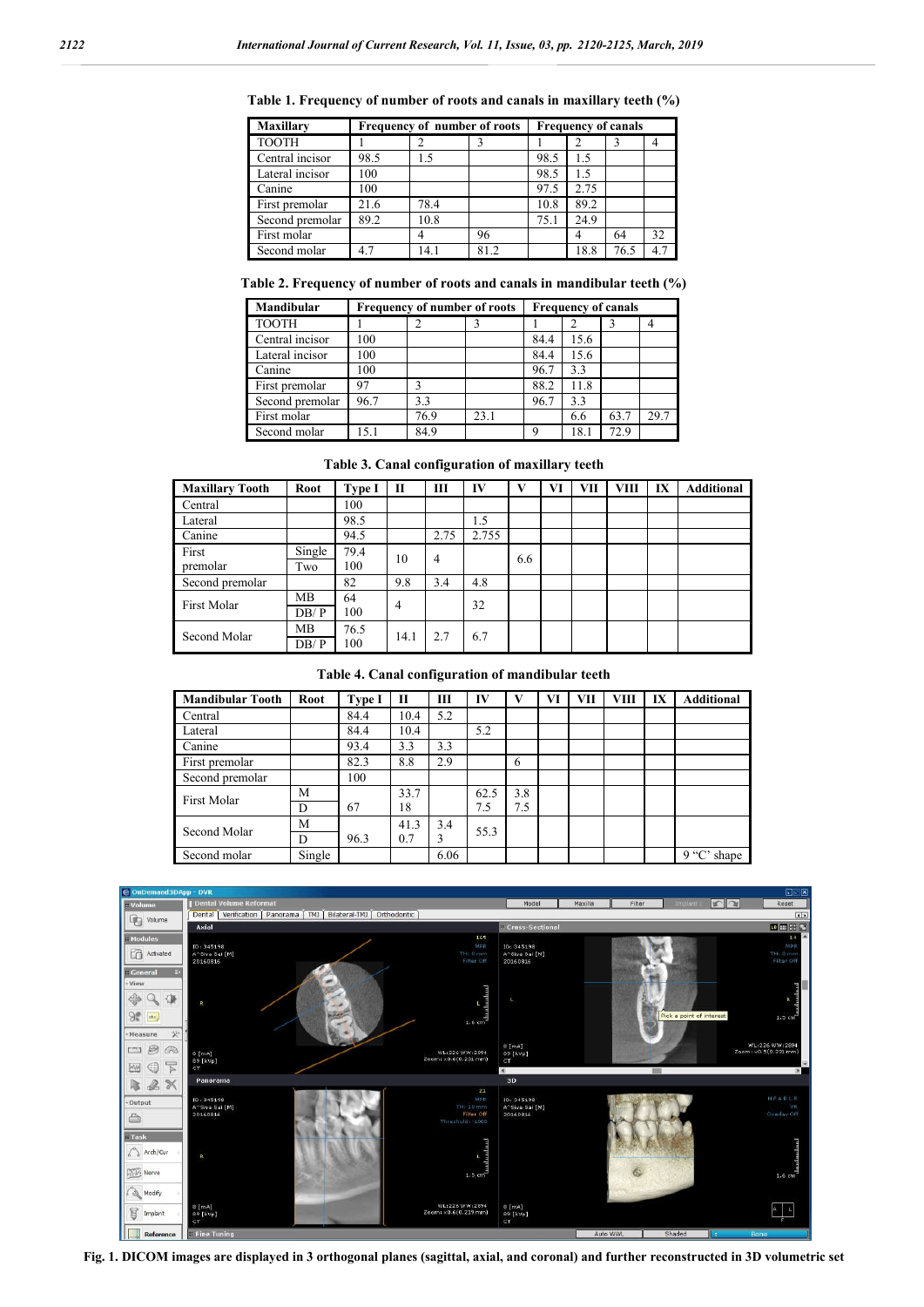

 **Fig. 2. Maxillary Central with 2 roots and 2 canals in axial and coronal sections**







 **Fig. 3. Axial sections of 46 from CEJ to Apex**



**Fig. 4. C shaped in axial section of second molar**

accordance with the study conducted by Jain *et al.* (2017). Maxillary first premolars reported with two roots and type I canal anatomy. Second premolars with type I 82% followed by type II, IV configurations. These results were consistent with studies conducted by Atieh (2008) and Monsarrat *et al.* (2016). In maxillary first molars, Mesio-buccal root (MB) showed different configurations and the most common was type I (64%) followed by type IV (32%). Three rooted Maxillary second molars commonly showed type I (76.5%), type II of 14.1% and type IV of 6.7%.Maxillary second molars with two roots showed type I and molars with one root showed type IV configuration predominately. Distal and palatal roots showed type I configuration. These observations were in agreement with various studies done on the Indian population, which showed that the MB roots of both first and second molars exhibited a wide variation of canal anatomy (Neelakantan *et al.,* 2010; m Singh *et al.,* 1994).

Such variation have been reported by Alavi *et al.* (2002) in Thai molars. In present study none of the maxillary molars showed fused roots or C-shaped canals, in contrast to reports on the teeth of Caucasians (Thomas *et al.,* 1993). Mandibular central and lateral incisors had type I configuration in 84.4% followed by type II in 10.4%. In canines type I was the most common with 93.4%, other configurations observed were type II and III. Higher prevalence of the second canal presence was reported in the incisors than in canines. Rahimi *et al.* (2013) study reported that the incisors had one root, and a relatively high percentage of two-rooted mandibular canines in North-West Iran population which was contrast to present study; all mandibular anterior's were single rooted (Rahimi *et al.,* 2013). In present study, Mandibular first premolars had single root with type I in 82.3%, type II in 8.8% and type V in 6%.All second premolars showed type I configuration. These findings were similar to a study of Gender difference and root canal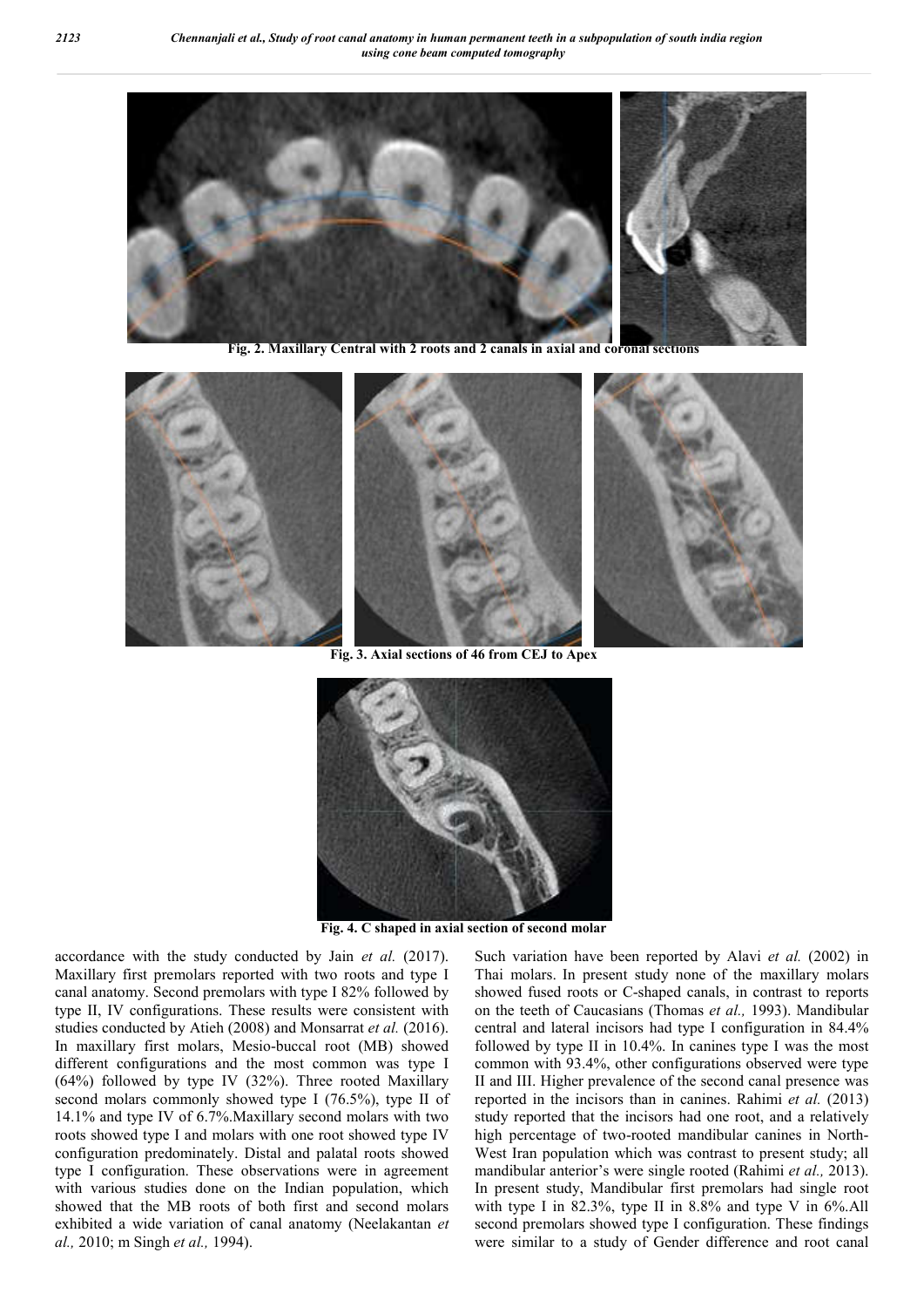morphology in mandibular root and canal morphology of mandibular premolars in a Spanish population. They also reported that Vertucci configuration types I and V were the most prevalent. The first premolars showed significantly greater variability than the second premolars (Llena *et al.,*  2014). In present study, Mandibular first molars had two roots in 76.9%, three in 23.1% frequency. Mandibular second molars had two roots in 84.9% and one in 15.1%. Mesial root of first molar had variations of type IV of 62.5% followed by 33.7% of type IIand 3.8% oftype V. Distal roots displayed type I in67% and type II in 18%. Walker RT et al. reported only 15% of the mandibular first molars were found to be 3 rooted (Walker, 1988). Akhlaghi *et al.* (2017) study in Iranian population reported that all the teeth (100%) had two canals in the mesial root, while 61.3% of the samples had one distal root canal. In doubled-canalled distal roots, 68.8% and 24.3% were type II and type IV, respectively .The notable prevalence of type IV configuration was found in both roots of mandibular first molars. Chourasia *et al.* (2012) concluded that, two and three roots were present in 96.7% and 33% of the mandibular first molar teeth, respectively (Chourasia *et al.,* 2012). Qudah and Awawdeh conducted a similar study on Jordanian population and reported the majority of mandibular first molars had three (48%) or four (46%) canals, whilst 4% had a third disto-lingual root. Common configuration in the mesial root was type IV (53%) and in distal root was type I (54%) (Al-Qudah *et al.,* 2009). Two-rooted second molars; type IV in mesial root accounts for 55.3%, type II for 41.3%. Single rooted molars showed 9% frequency of having "C" canal configuration and type III of 6.06% was reported in the present study. In a study on Belgian and Chilean population it was reported that the mesial root of the mandibular second molars have types III and V as the most frequent configurations. Type I was the most common configuration in the distal root .The prevalence of C-shaped canals was less than 10% in both Belgian and Chilean population (Torres *et al.,* 2015) and about 41.27% in Chinese population (Wang *et al.,* 2012). Incidence of "C" shaped canals were consistent with a study on population of central India (9.7%) (Wadhwani *et al.,* 2017).

#### **Conclusion**

Prevalence of Radix Endomolaris in mandibular first molars was of 23.1%. Single rooted second mandibular molars having "C"shaped canals showed 9% frequency. Owing to this there is an every possible chance of genetic and racial factors influencing the micromorphology of root canal system. Precise understanding of the multifaceted root canal anatomy of Indian population would eventually help the operator to perform and deliver a better quality of endodontic therapy with high success rates.

#### **Conflicts of interest**-None **Acknowledgment-** None

#### **REFERENCES**

- Akhlaghi NM, Khalilak Z, Vatanpour M, Mohammadi S, Pirmoradi S, Fazlyab M, Safavi K. 2017. Root canal anatomy and morphology of mandibular first molars in a selected Iranian population: An in vitro study. *Iran Endod J.,* 12(1):87.
- Alavi AM, Opasanon A, Ng YL, Gulabivala K. 2002. Root and canal morphology of Thai maxillary molars. *Int Endod J.,* 35:478–85.
- Al-Qudah AA, Awawdeh LA. 2009. Root and canal morphology of mandibular first and second molar teeth in a Jordanian population. *Int Endod J.,* 42(9):775-84.
- Atieh MA. Root and canal morphology of maxillary first premolars in a Saudi population. *J Contemp Dent Pract.,* 2008; 9: 46–53.
- Chourasia HR, Meshram GK, Warhadpande M, Dakshindas D. 2012. Root canal morphology of mandibular first permanent molars in an Indian population. *Int J Dent.,* 74:51-2
- Datta P, Zahir S, Kundu GK, Dutta K. 2015. Different Methods of Studying Root Canal Morphology of Human Tooth: A Review. *Bangladesh Journal of Dental Research & Education,* 5(2):59-63.
- Estrela C, Bueno MR, Couto GS, Rabelo LE, Alencar AH, Silva RG, Pécora JD, Sousa-Neto MD. 2015. Study of root canal anatomy in human permanent teeth in a subpopulation of Brazil's center region using cone-beam computed tomographypart 1. *Braz Dent J.,* 26(5):530-6.
- Hashem AA, Ghoneim AG, Lutfy RA, Fouda MY. 2009. The effect of different irrigating solutions on bond strength of two root canal filling systems. *J Endod.,* 35:537-40
- Jain P, Balasubramanian S, Sundaramurthy J, Natanasabapathy V. 2017. A cone beam computed tomography of the root canal morphology of maxillary anterior teeth in an institutionalbased study in Chennai urban population: An in vitro study. *J Int Soc Prevent Communit Dent.,* 7:S68-74.
- Kajana ZD, Taramsarib M, Fardc NK, Kananid M. 2018. Accuracy of Cone-Beam Computed Tomography in Comparison with Standard Method in Evaluating Root Canal Morphology: An In Vitro Study.
- Llena C, Fernandez J, Ortolani PS, Forner L. 204. Cone-beam computed tomography analysis of root and canal morphology of mandibular premolars in a Spanish population. *Imaging Sci Dent.,* 44(3):221-7
- Matherne RP, Angelopoulos C, Kulild JC, Tira D. 2008. Use of cone-beam computed tomography to identify root canal systems in vitro. *J Endod.,* 34:87-9.
- Michetti J, Maret D, Mallet JP, Diemer F. 2010. Validation of cone beam computed tomography as a tool to explore root canal anatomy. *J endod.,* 36(7):1187-90.
- Monsarrat P, Arcaute B, Peters OA, Maury E, Telmon N, Georgelin-Gurgel M, Maret D. 2016. Interrelationships in the variability of root canal anatomy among the permanent teeth: a full-mouth approach by cone-beam CT. PloS one, 11(10):e0165329.
- Neelakantan P, Subbarao C, Ahuja R, Subbarao CV, Gutmann JL. 2010. Conebeam computed tomography study of root and canal morphology of maxillary first and second molars in an Indian population. *J Endod.,* 36:1622-7.
- Rahimi S, Milani AS, Shahi S, Sergiz Y, Nezafati S, Lotfi M. 2013. Prevalence of two root canals in human mandibular anterior teeth in an Iranian population. *Indian J Dent Res.,* 24:234-6.
- Reich D, Thangaraj K, Patterson N, Price AL, Singh L. 2009. Reconstructing Indian population history. *Nature*, 461(7263):489.
- Silva EJNL, Nejaim Y, Silva AV, Haiter-Neto F, Cohenca N. 2013. Evaluation of root canal configuration of mandibular molars in a Brazilian population by using cone-beam computed tomography: an in vivo study. *J Endod.,* 39:849-52.
- Singh C, Sikri VK, Arora R. 1994. Study of root canals and their configuration in maxillary second permanent molar. *Indian J Dent Res.,* 5:3–8.
- Thomas RP, Moule AJ, Bryant R. 1993. Root canal morphology of maxillary permanent first molar teeth at various ages. *Int Endod J.,* 26:257–67.
- Torres A, Jacobs R, Lambrechts P, Brizuela C, Cabrera C, Concha G, Pedemonte ME. 2015. Characterization of mandibular